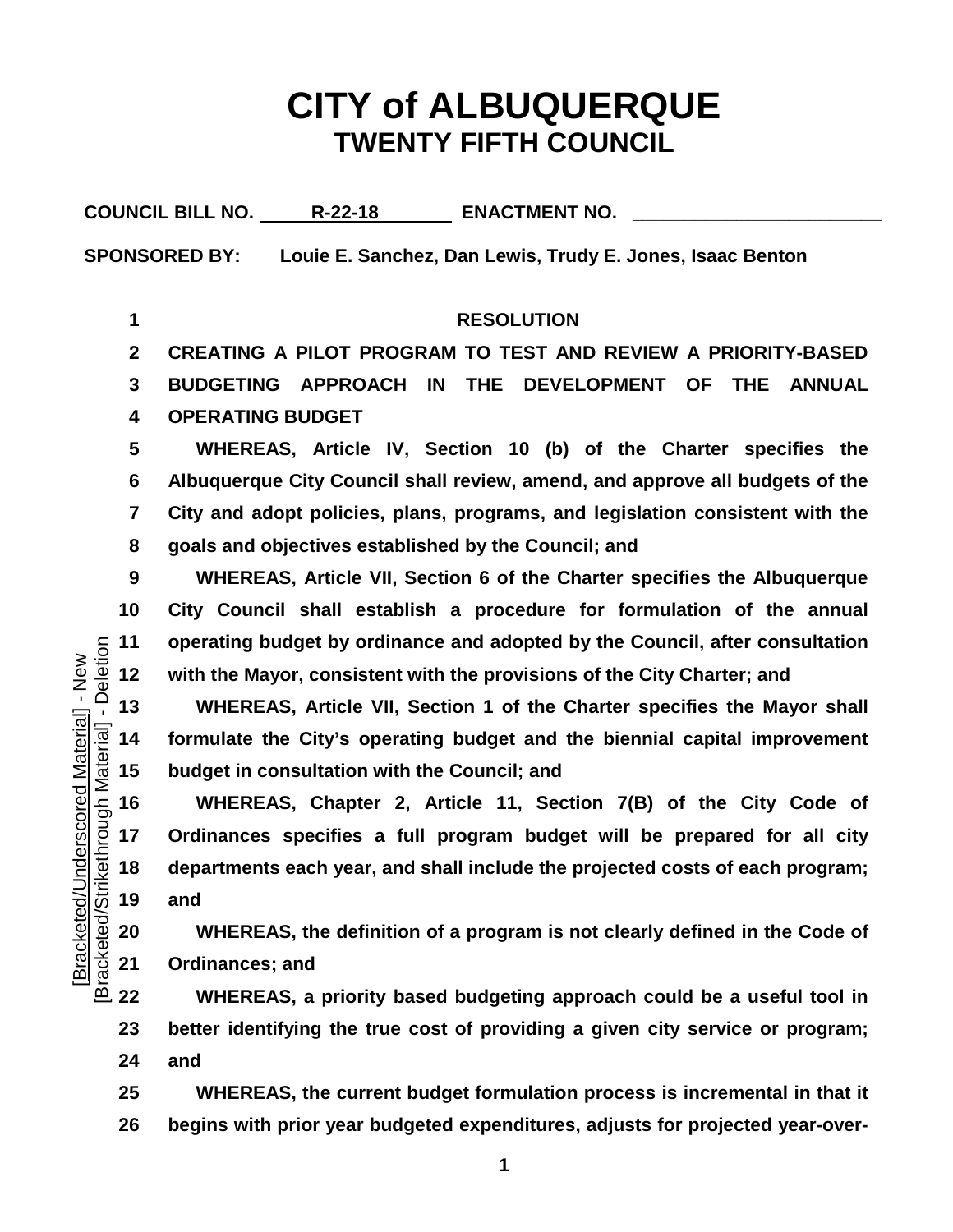**year cost increases, and adds any additional programs in the form of issue papers; and**

 **WHEREAS, the City's current incremental budget process can have the effect of limiting the Council's ability to fully evaluate spending decisions of the past and determine whether they services they support are meeting the needs of the community and supporting the Goals and Objectives of the City; and** 

 **WHEREAS, the current approach also creates a significant cyclical administrative burden for all City departments because of the information needs necessary for a thorough review of the proposed budget in the spring of each calendar year; and** 

 **WHEREAS, the Albuquerque City Council desires to make more data- informed decisions and to be good fiscal stewards of public funds, and is therefore exploring new and innovative approaches to the formulation of the annual operating budget; and**

 **WHEREAS, priority-based budgeting is a method that provides information to elected officials that is necessary for decision making by clearly defining the full cost of detailed programs, allowing for the ranking/prioritization of each program, and connecting programs with desired results; and** 

 **provide the highest value, continue to provide funding for them and in times of budget deficits, reduces services levels strategically and divests or potentially eliminates services that are identified as lower priorities; and** 

20 WHEREAS, a priority-based budgeting approach identifies the services that<br>  $\frac{1}{36}$  21 provide the highest value, continue to provide funding for them and in times of<br>
22 budget deficits, reduces services levels stra **WHEREAS, a priority-based budgeting model can meaningfully engage citizens in the budgeting process and provide transparency on how funded programs make a meaningful difference in their lives by focusing on the results of a program or service the city provides; and** 

 **WHEREAS, priority-based budgeting is recognized as a best practice by the International City/County Management Association (ICMA) and the Government Finance Officers Association (GFOA); and** 

 **WHEREAS, priority-based budgeting has been implemented in over 300 municipalities across the United States, including City/County of Denver, City** 

Deletion [Bracketed/Strikethrough Material] - Deletion Bracketed/Underscored Material] - New [Bracketed/Underscored Material] - New